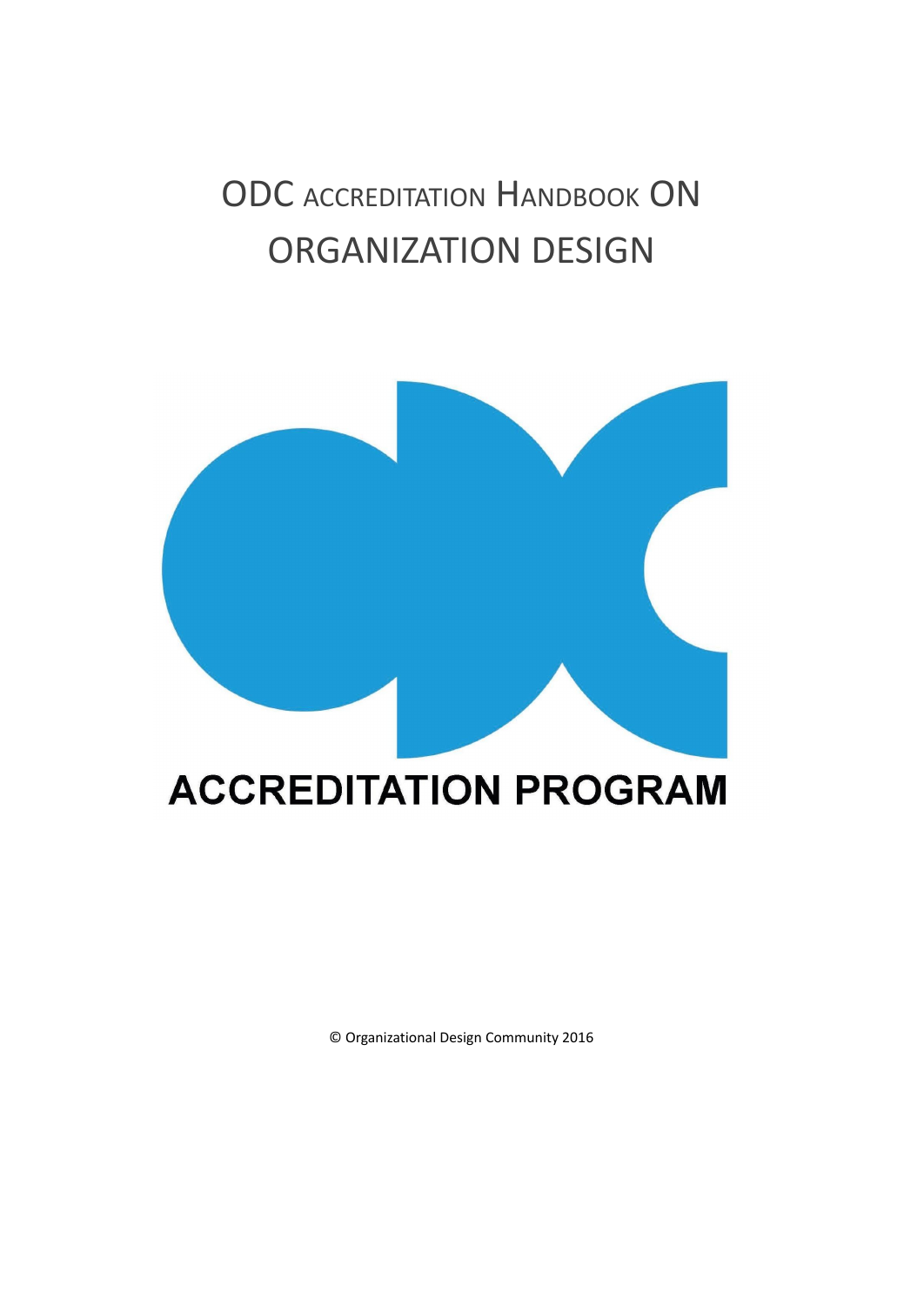### TABLE OF **CONTENTS**

| $\mathbf{1}$   |                                 | ORGANIZATIONAL DESIGN COMMUNITY - ODC                                                                     | $\overline{2}$ |
|----------------|---------------------------------|-----------------------------------------------------------------------------------------------------------|----------------|
| $\overline{2}$ | <b>CONCEPT OF ACCREDITATION</b> |                                                                                                           | $\overline{2}$ |
| 3              |                                 | <b>VALUE PROPOSITION</b>                                                                                  | 2              |
| 4              |                                 | PROCESS OF ACCREDITATION                                                                                  | 2              |
|                | 4.1                             | <b>APPLICATION</b>                                                                                        | 3              |
|                | 4.2                             | <b>REVIEW</b>                                                                                             | 3              |
|                | 4.3                             | APPROVAL                                                                                                  | 3              |
| 5              |                                 | ACCREDITATION OF AN E-LEARNING COURSE                                                                     | 3              |
| 6              |                                 | PAYMENT PROCESS                                                                                           | 4              |
| 7              |                                 | <b>GOVERNANCE AND COLLABORATION</b>                                                                       | 4              |
| 8              |                                 | <b>APPENDICES</b>                                                                                         | 4              |
|                | 8.1                             | Appendix 1: Minimum requirements for ACCREDITATION of an organization design course OR<br><b>WORKSHOP</b> | 5              |
|                | 8.2                             | Appendix 2: Application materials                                                                         | 6              |
|                |                                 | COURSE PROVIDER BACKGROUND INFORMATION                                                                    | 6              |
|                |                                 | <b>INSTRUCTOR TEAM</b>                                                                                    | 6              |
|                |                                 | <b>COURSE CONTENT AND MATERIALS</b>                                                                       |                |
|                |                                 | MINIMUM REQUIREMENTS FOR ACCREDITATION                                                                    | 6              |
|                | 8.3                             | Appendix 3: Review process and criteria for accreditation                                                 | 7              |
|                | 8.4                             | Appendix 4: Definitions learning                                                                          | 8              |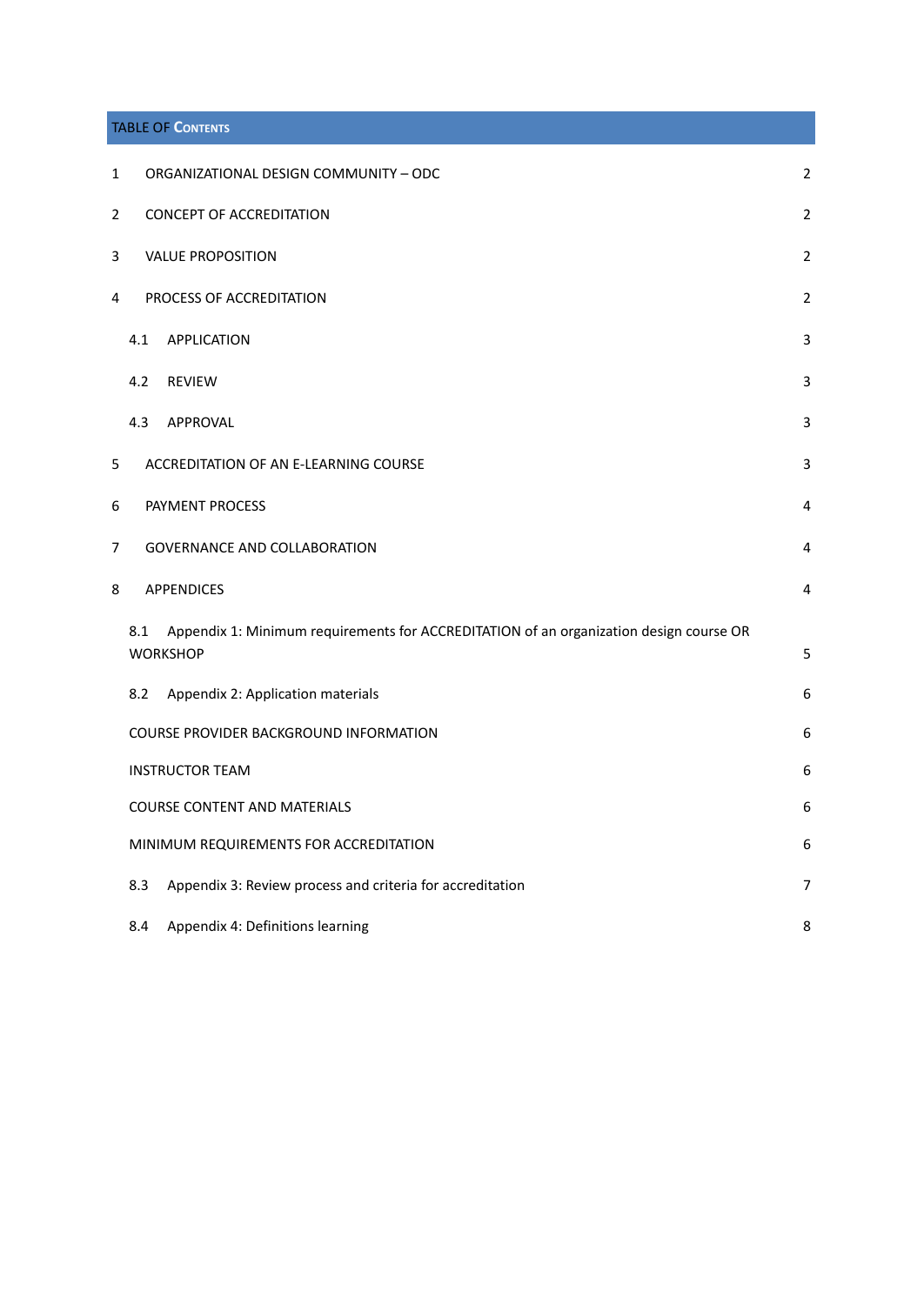## <span id="page-2-0"></span>**1 ORGANIZATIONAL DESIGN COMMUNITY – ODC**

Established in 2010, the Organizational Design Community (ODC) is an international community of scholars, executives, and organizations dedicated to advancing the theory and practice of organization design. ODC seeks to be the preeminent community where research, practice, and learning intersect to produce valuable design knowledge and applications.

More information about ODC can be found at: <http://www.orgdesigncomm.com/>

The *Journal of Organization Design* (JOD) is an official publication of the ODC. JOD's mission is to publish theoretical and practical articles on all aspects of organization design. More information can be found at: <https://jorgdesign.springeropen.com/>

## <span id="page-2-1"></span>**2 CONCEPT OF ACCREDITATION**

This Handbook is intended to provide course providers with guidance to the ODC accreditation program. ODC accredits courses and workshops that live up to a set of minimum core requirements (see Appendix 1). The Accreditation Program is placed in the commercial organization of ODC: *ODC-C, IVS.*

The Accreditation Program was jointly developed by academics and practitioners from a comprehensive analysis of the organization design literature as well as from field experience. ODC worked closely with several course providers to determine the minimum core requirements that must be met in order for an organization design course or workshop to be accredited by ODC. On the evaluation, ODC collaborates with the EODF and ODF.

# <span id="page-2-2"></span>**3 VALUE PROPOSITION**

ODC's Accreditation Program adds value to both participants and course providers by:

- ❖ Helping potential course participants navigate in a fragmented market of course providers
- ❖ Ensuring that participants receive a theoretically sound and practically useful course
- ❖ Helping course providers develop and differentiate their offerings

## <span id="page-2-3"></span>**4 PROCESS OF ACCREDITATION**

The accreditation process has three steps: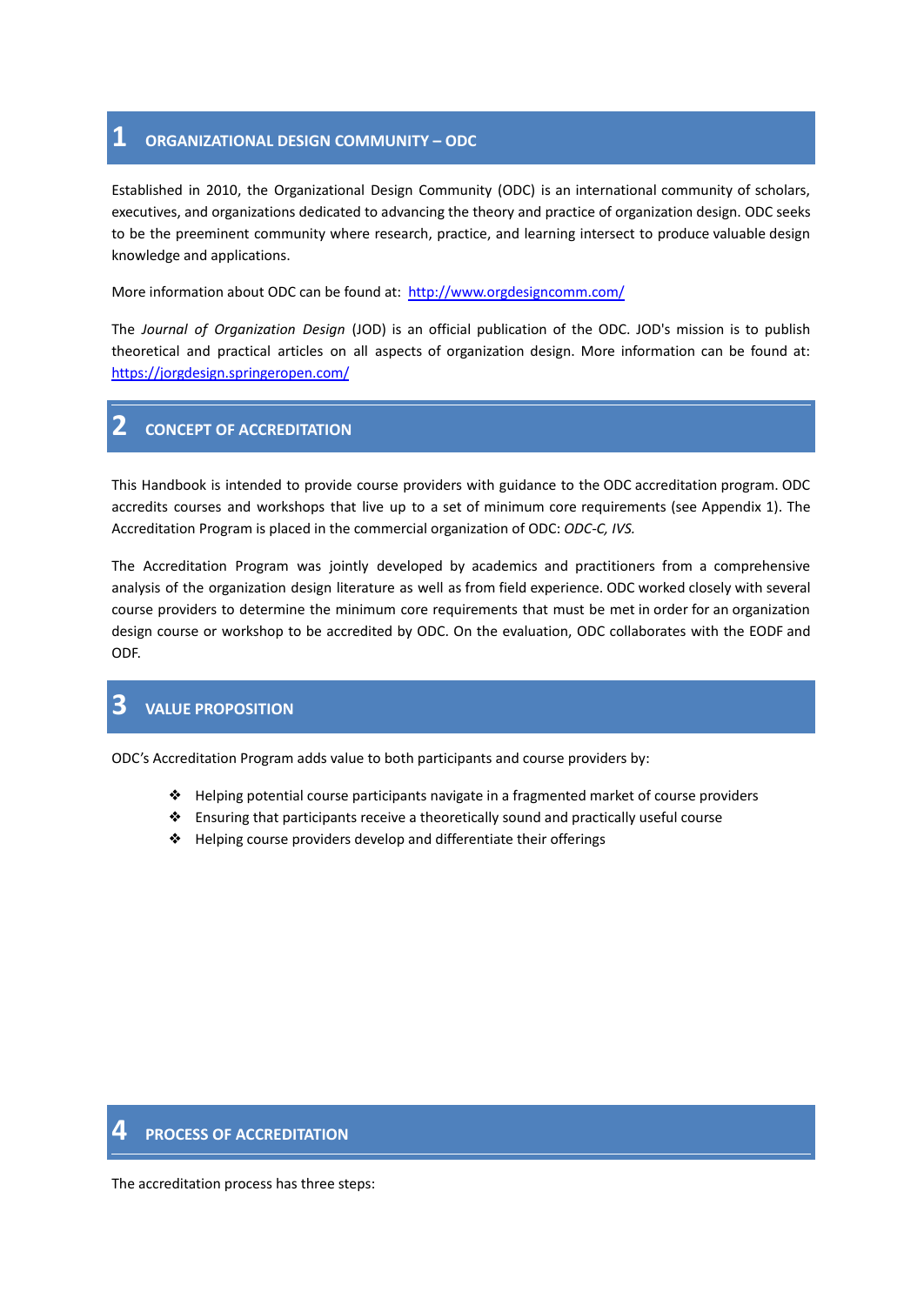## <span id="page-3-0"></span>4.1 APPLICATION

The course provider contacts the ODC Principal Office via its homepage or e-mail: [info@orgdesigncomm.com](mailto:info@orgdesigncomm.com).

The ODC Principal Office sends application instructions to the course provider. The course provider completes a questionnaire and provides supporting materials that document the provider's course and instructor team (see Appendix 2).

The course provider receives a decision from ODC within two months.

# <span id="page-3-1"></span>4.2 REVIEW

Application materials are evaluated by a Review Board selected from our reviewers and consisting of: (a) senior academics in the area of organization design, (b) senior representatives of partner organizations European Organisation Design Forum (EODF) and Organization Design Forum (ODF), and (c) senior corporate individuals responsible for organization design strategies in the private sector.

The reviewers have all signed a confidentiality agreement to protect applicants' intellectual property.

Applications will be reviewed within two months from the date the application has been submitted. The applicant will receive one of three possible decisions: Accept the application as is, Revise the application as directed and resubmit, or Reject the application.

For more information on the review process and criteria, see Appendix 3.

## <span id="page-3-2"></span>4.3 APPROVAL

When a course is approved, the course provider is entitled to use the ODC logo for its own marketing purposes such as placement on the provider's website, PowerPoint slides, and other program materials. However, the use of the logo on a certificate is only prohibited if it is bought as a package related to item 6 (Payment Process). This is related to certificates of completion specified in item 6.

As an additional service, the Review Board will provide the applicant with a number of expert recommendations for improvement of the organization design course – these will be an advantage to implement in the event of re-accreditation (after three years).

Accreditation of a specific course or workshop is valid for three years.

# <span id="page-3-3"></span>**5 ACCREDITATION OF AN ONLINE COURSE**

The basic requirement for accreditation of an online course is the same as for an onsite course.

If the course is offered as an online course, the course should be divided into modules that run over a longer period than the usual onsite course. Further, activities between the modules (e.g., homework) is required and should be designed to support the different modules and the learning experience overall. The following additional information is required in order to be accredited as an online provider (see Appendix 2):

- 1. Description of the individual modules and clear indications of how required topics are covered.
- 2. Description of online techniques used such as webinars, videos, test banks, etc.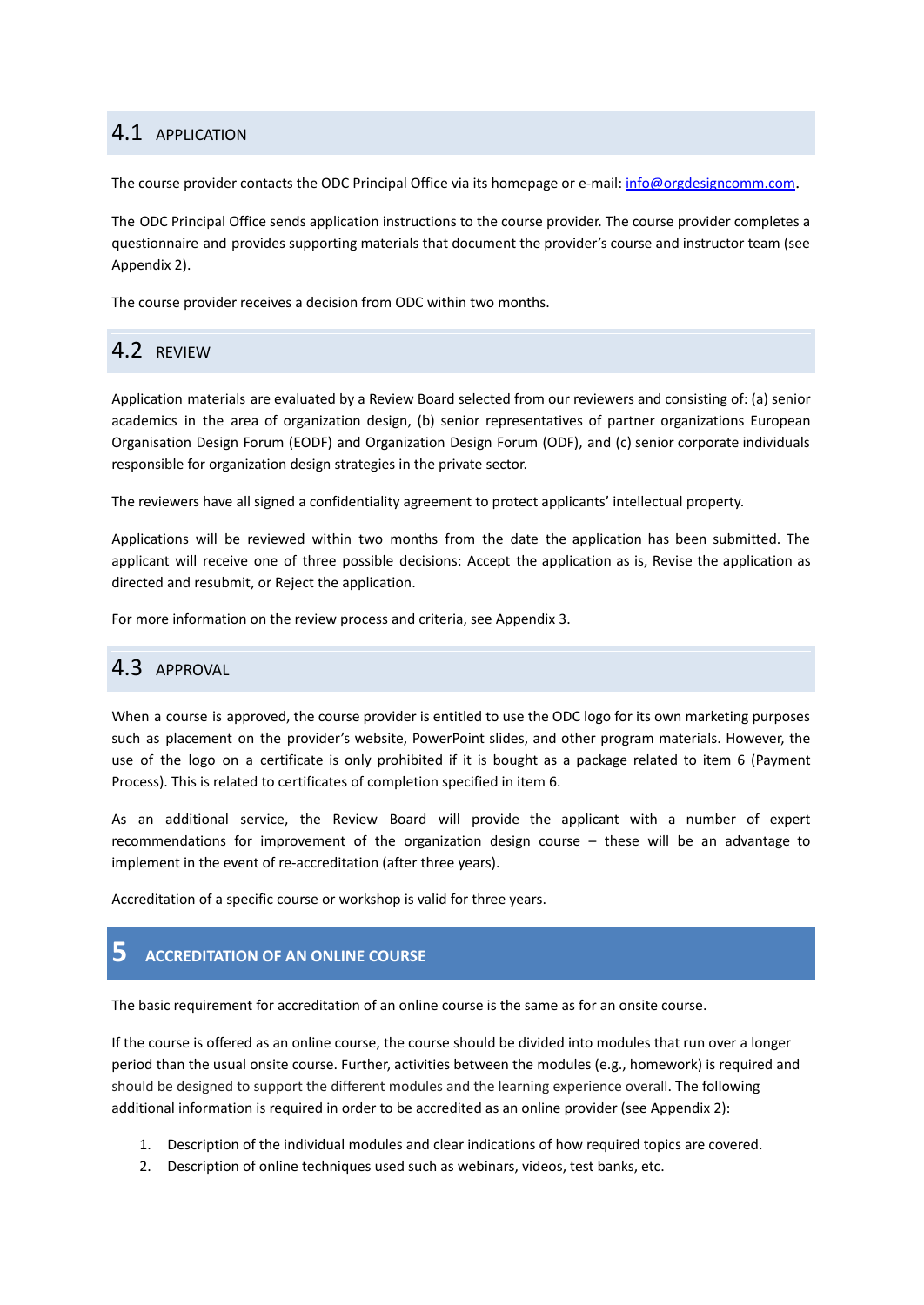- 3. If videos are used, links to the videos should be submitted.
- 4. Means to secure active participation (e.g., presentations, tests, homework, etc.).

## <span id="page-4-0"></span>**6 PAYMENT PROCESS**

Fees to be paid to ODC by the course provider:

- ❖ USD 1,500 non-refundable fee when applying for accreditation
- ❖ USD 1,500 when the organization design course is accredited
- ❖ USD 1,000 for a re-accredited course (after three years)

In addition, the course provider will be able to offer a certificate of completion to all participants completing the accredited course which includes:

- 1. A non-voting membership in the Organizational Design Community for one year (value: USD 150)
- 2. A co-branded certificate designed by ODC specifically for the individual course participant, as testament to the completion of the accredited organization design course
- 3. Instructions on how to add the certificate to LinkedIn to showcase the acquired skill

We recommend strongly including this package in the total price for the course participants. Requests for this package will be addressed directly to ODC by the course participants. The only requirement from the course provider is a list of all participants who have completed an accredited course, so we can verify the legitimacy of the participants requesting the package.

The cost of this package is USD 100 per participant, and all payments will be administered by ODC.

The offer is available for course participants up to six months after completing an accredited course. Similarly, newly accredited course providers may offer this package to participants who have completed their accredited course up to six months previous to the accreditation. Further, a participant who has completed an accredited course has achieved educational merit to apply for the Certified Organizational Design Professional (CODP) Program. Read more about the program here: <https://orgdesigncomm.com/Certification-Program>

## <span id="page-4-1"></span>**7 GOVERNANCE AND COLLABORATION**

The ODC Accreditation Program is the property of ODC. The program is administered by ODC's Principal Office.

The program is supported by an Advisory Board of 6-8 members drawn from key stakeholder groups (e.g., course providers, professional organizations, ODC members). The Advisory Board will help ODC continue to develop and improve the program.

# <span id="page-4-2"></span>**8 APPENDICES**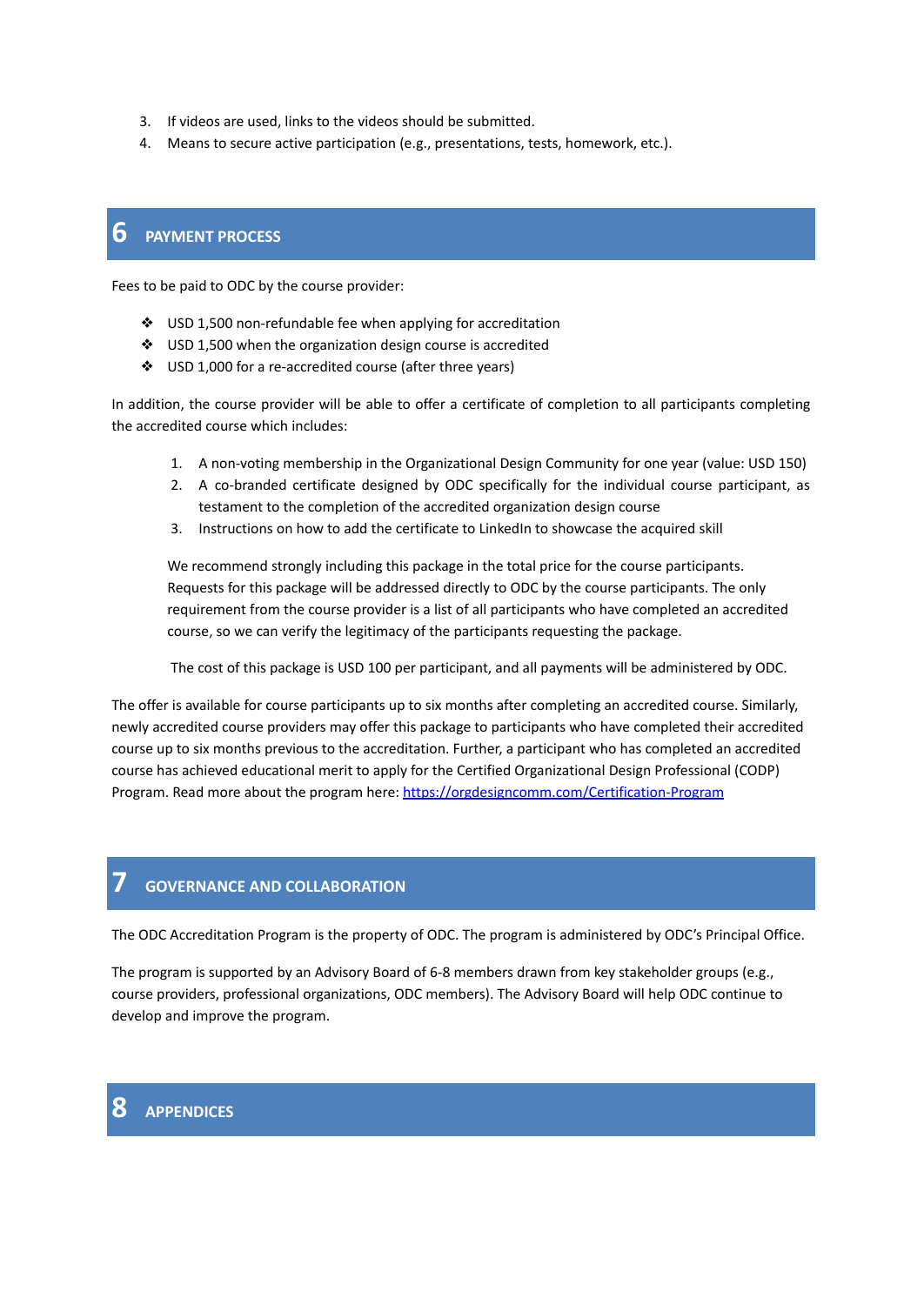# <span id="page-5-0"></span>8.1 Appendix 1: Minimum requirements for ACCREDITATION of an organization design course OR **WORKSHOP**

#### **Design Concepts and Principles**

- ❖ Organizing
- ❖ Design thinking
- ❖ Design processes
- ❖ Frameworks linking organizational structures and processes to organizational purpose (form follows function)
- ❖ Contingency and multi-contingency theory
- ❖ Fit and misfit
- ❖ Agility
- ❖ Digitization

#### **Design Types**

- ❖ Enterprise (system-wide) designs
- ❖ Global matrix designs
- ❖ Unit and team-based designs
- ❖ Networks
- ❖ Customer-focused designs
- ❖ Inter-organizational collaborative designs
- ❖ Hierarchical designs
- ❖ Non-hierarchical designs

#### **Redesign and Change**

- ❖ Diagnosis and assessment
- ❖ Redesign process
- ❖ Implementation processes
- ❖ Change and performance management
- ❖ Performance metrics
- ❖ Digital transformation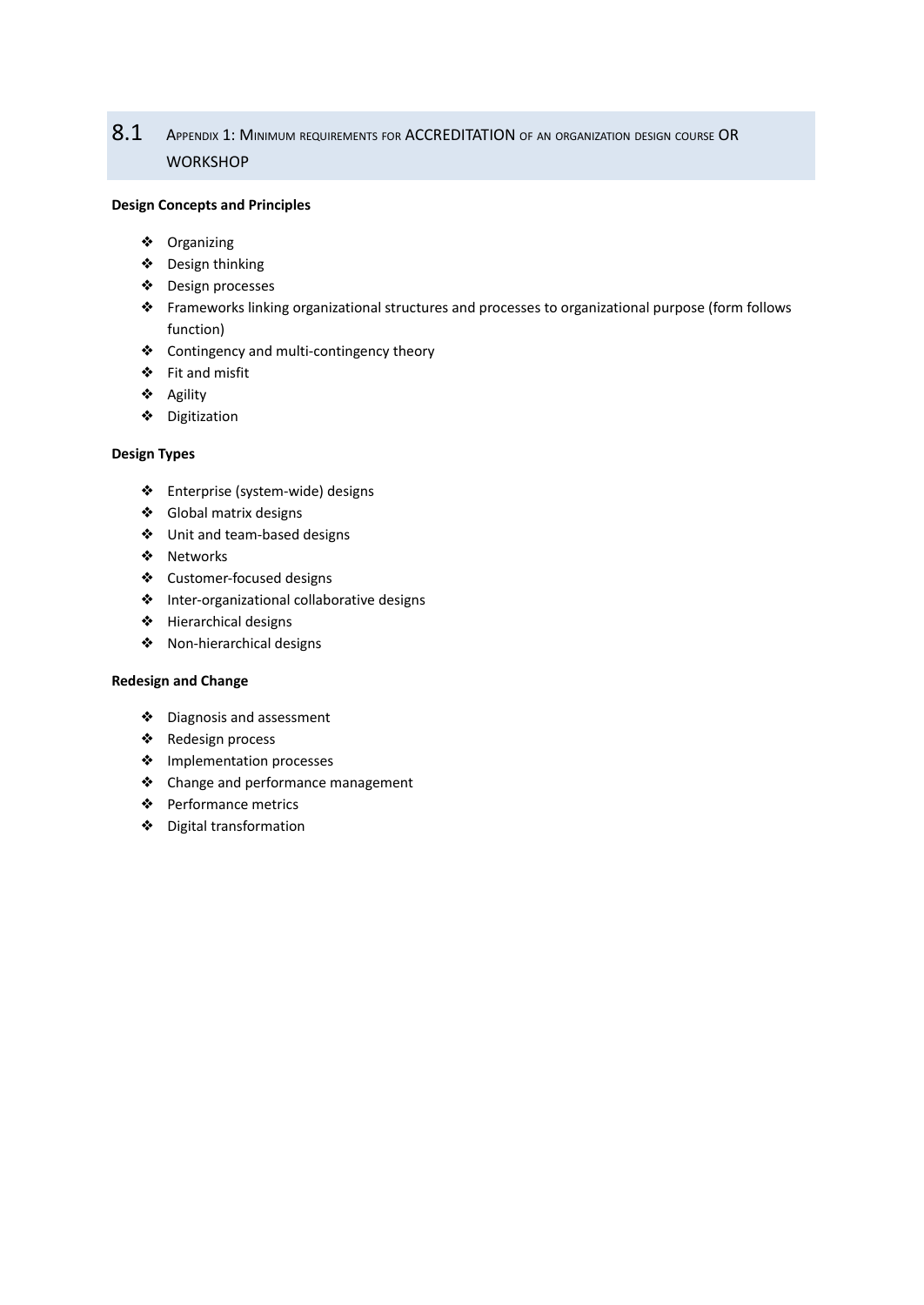## <span id="page-6-0"></span>8.2 APPENDIX 2: APPLICATION MATERIALS

When applying for certification, course providers will be asked to complete an application template with the following information:

#### <span id="page-6-1"></span>COURSE PROVIDER BACKGROUND INFORMATION

- 1. Please enter the name of the course/workshop provider applying for ODC accreditation
- 2. How many years has your organization offered an organization design course or workshop?
- 3. Does your organization engage in consulting on organization design?
- 4. Do you offer more than one type of organization design course/workshop? If yes, please elaborate
- 5. Approximately how many participants attend your course/workshop per year?
- 6. Please describe the mission of your organization; what is the aim of the organization design course, who is the intended target audience, etc.?

#### <span id="page-6-2"></span>INSTRUCTOR TEAM

- 7. Who is on the instructor team for the organization design course/workshop?
- 8. For each member of the instructor team, please describe his or her:
	- Educational background Experience in teaching Practical experience Consulting experience

#### <span id="page-6-3"></span>COURSE CONTENT AND MATERIALS

- 9. Is your course/workshop onsite, partly online, or fully online? Please use one of the following definitions (if in doubt, please read the description of the definitions in Appendix 4):
	- E-learning Online learning
	- Distance learning
	- Blended Learning
	- Digital learning
	- Virtual learning

10. How long is the course/workshop in hours?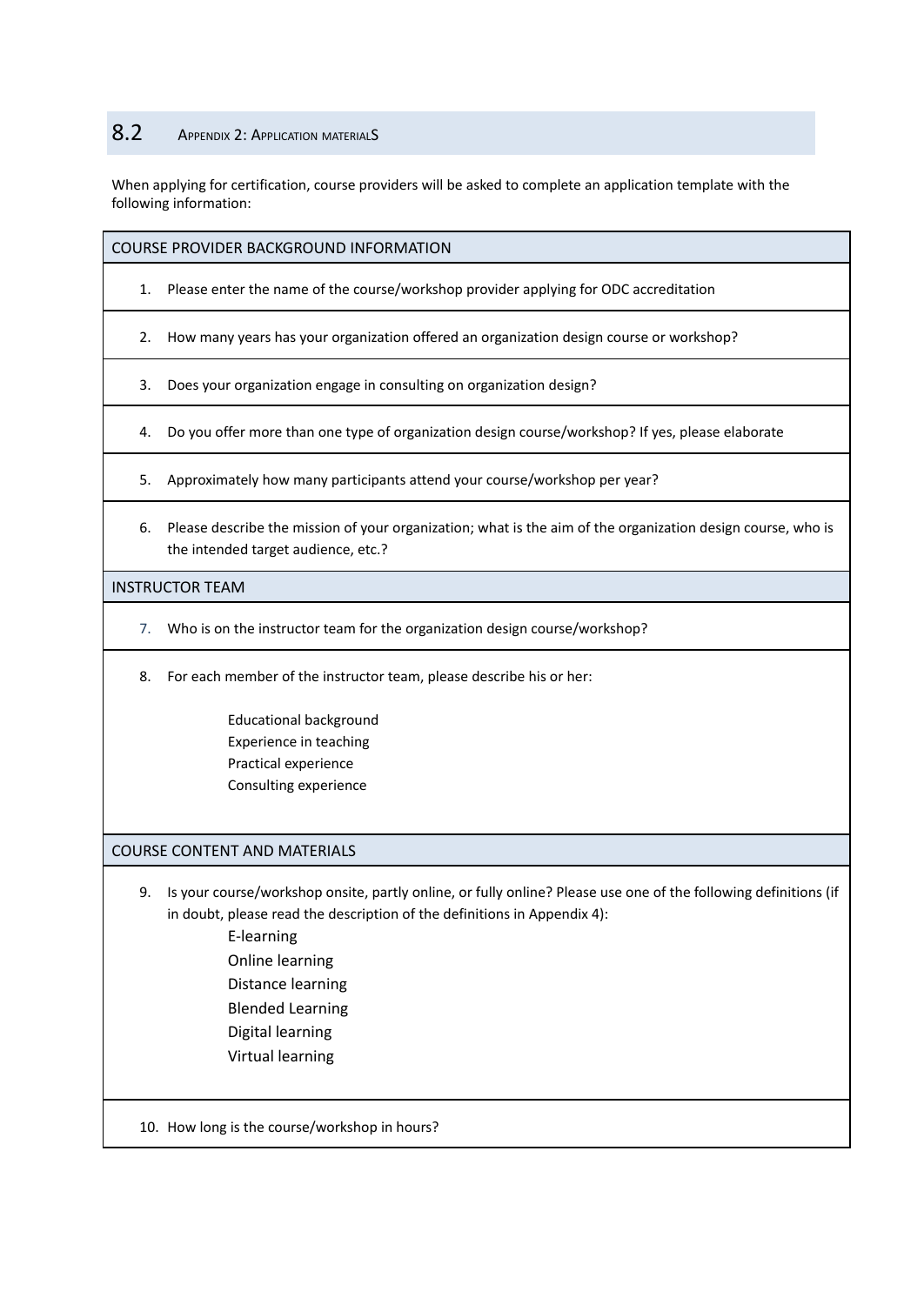- 11. What pre-course and/or post-course work is required? Briefly describe
- 12. When submitting the application per e-mail please attach a detailed course/workshop outline.
- 13. When submitting the application per e-mail please attach all course/workshop materials (reading lists, PowerPoint slides, workbooks and participant evaluations from the workshop/course).

## <span id="page-7-0"></span>MINIMUM REQUIREMENTS FOR ACCREDITATION

14. The set of minimum requirements for ODC accreditation of an organization design course or workshop has been developed by academics and practitioners from a comprehensive analysis of the organization design literature as well as from field experience. You will find these requirements listed below. Please describe briefly below each subject, how it is addressed in the course/workshop you provide **where in the course material it can be found in the attached material:**

### **Design Concepts and Principles:**

- ❖ Organizing
- ❖ Design thinking
- ❖ Design processes
- ❖ Frameworks linking organizational structures and processes to organizational purpose (form follows function)
- ❖ Contingency and multi-contingency theory
- ❖ Fit and misfit
- ❖ Agility
- ❖ Digitization

### **Design Types:**

- ❖ Enterprise (system-wide) designs
- ❖ Global matrix designs
- ❖ Unit and team-based designs
- ❖ Networks
- ❖ Customer-focused designs
- ❖ Inter-organizational collaborative designs
- ❖ Hierarchical designs
- ❖ Non-hierarchical designs

#### **Redesign and Change:**

- ❖ Diagnosis and assessment
- ❖ Redesign process
- ❖ Implementation processes
- ❖ Change and performance management
- ❖ Performance metrics
- ❖ Digital Transformation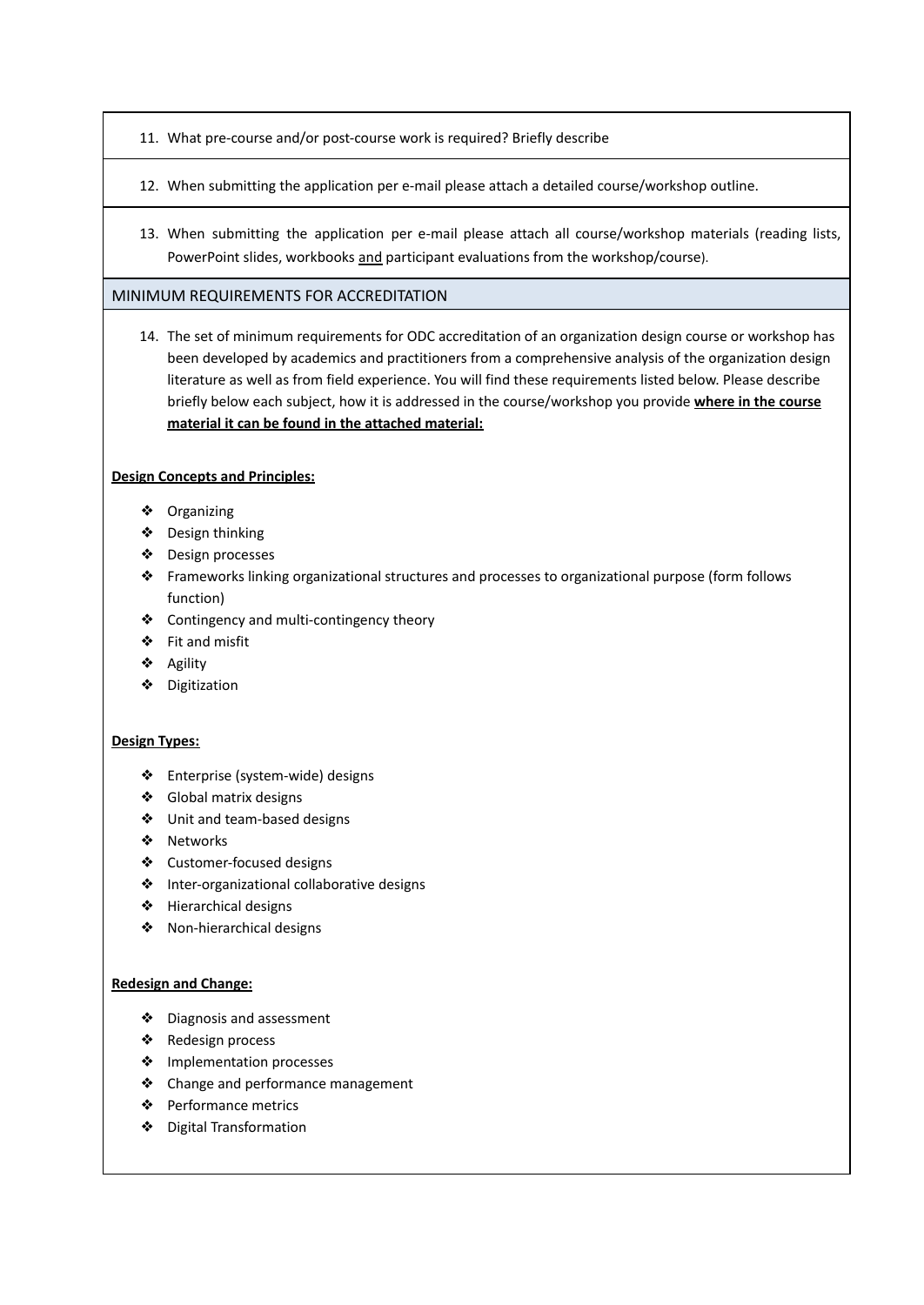COURSE EVALUATION

The course provider's evaluation should cover the learning outcomes of the course:

- Content:
	- o Evaluation of the substance and relevance by module or topic
	- Learning Experience:
		- o Evaluation of the transfer of knowledge from program to participant
- Medium:
	- o Evaluation of how the medium added to or subtracted from the experience of the course. This is whether or not the delivery form was face-to-face, virtual or a combination.
- Instructor:
	- o Evaluation of the course instructor/leader's effectiveness in engagement, delivery, and knowledge transfer
- Utility:
	- o Evaluation of the overall value of the course in meeting the participant's specific and practical needs

The standard evaluation form that the course provider may use should be part of the Accreditation handbook.

Further course feedback and evaluation data have to be provided as part of an application for accreditation/reaccreditation because the review board need to see that:

- 1. The course participants feel that the course objectives have been met. (Quantitative and qualitative data should be provided).
- 2. The course participants have increased their knowledge of and skills to deliver organisation design interventions. (Quantitative and qualitative data should be provided).
- 3. The course tutors/designers have responded to the feedback and have a deployed a process that ensures continuous improvement of their course. (Examples of changes made in response to participant feedback should be provided).

## ACCREDITATION OF AN ONLINE COURSE

The basic (minimum) requirement for accreditation of an online course is the same as for an onsite course.

If the course is offered as an online course, the course should be divided into modules that run over a longer period than the usual onsite course. Further, activities between the modules (e.g., homework) is required and should be designed to support the different modules and the learning experience overall. The following additional information is required to be accredited as an online course provider:

- ❖ Description of the individual modules and clear indications of how required topics are covered.
- ❖ Description of e-learning techniques used such as webinars, videos, test banks, etc.
- ❖ If videos are used, links to the videos should be submitted.
- <span id="page-8-0"></span>❖ Means to secure active participation (e.g., presentations, tests, homework, etc.).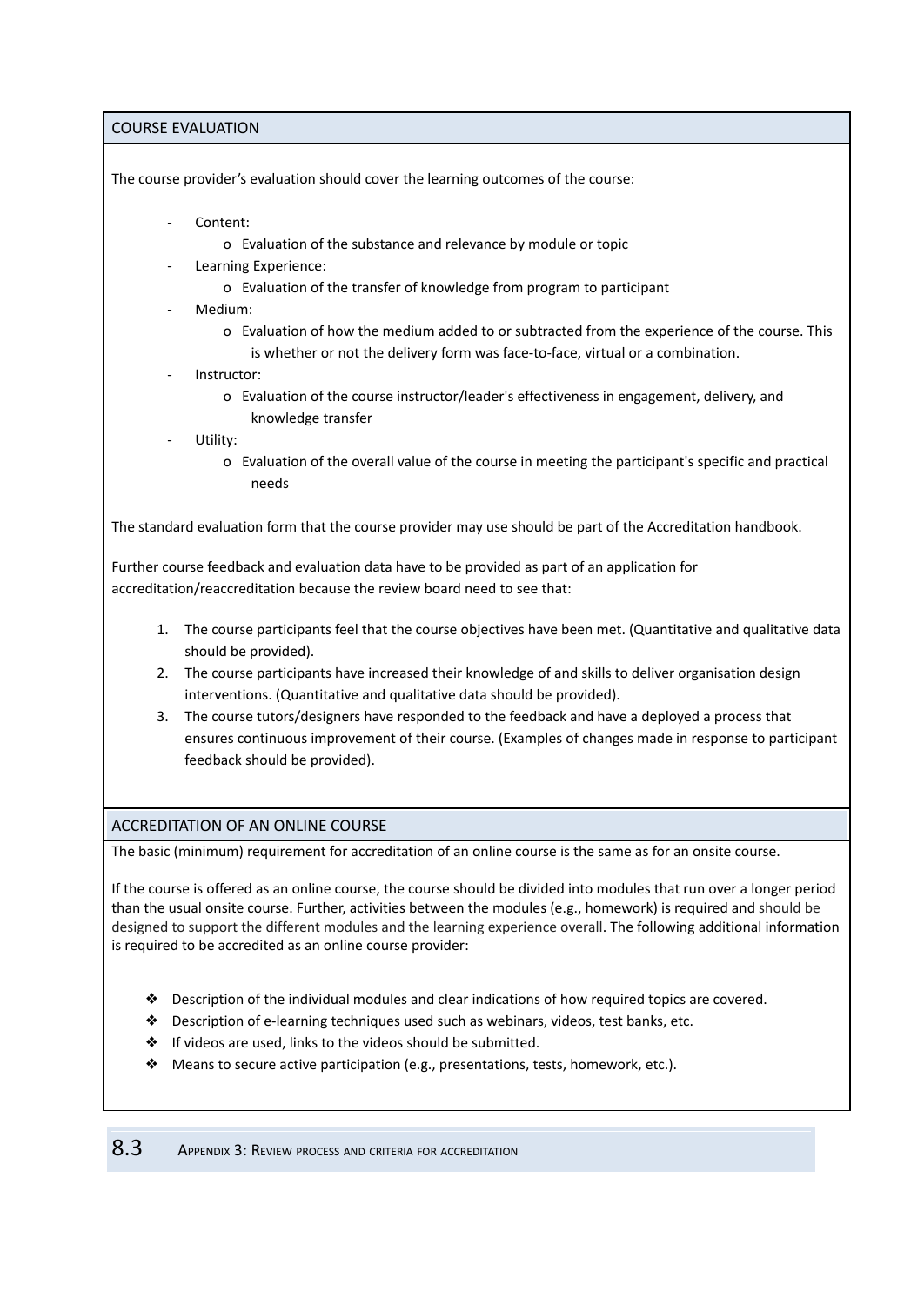Once the application has been submitted, the Review Board evaluates the course/workshop based on the following criteria:

#### Instructor evaluation

To ensure the quality of the organization design course, the instructor team will be evaluated on the basis of educational background, experience in teaching, practical experience, and consulting experience relevant for teaching Organizational Design. The evaluation will be done on a team basis.

#### Course content evaluation

Each item on the list of minimum requirements for certification will be evaluated by the Review Board on a scale from 0-2:

- 0 The subject is not addressed at a minimum required level.
- 1 The subject is addressed at a minimum required level or better.
- 2 The subject is addressed comprehensively.
- To receive accreditation, 80% of the subjects must be addressed comprehensively in the course (score of 2). A course fails to receive ODC accreditation if any of the subjects are missing (score of 0) or 20% or more of the subjects are addressed at only a minimum required level (score of 1).

#### Final decision on accreditation or rejection of an organization design course/workshop

Once the Review Board has evaluated the application, the decision made by the Review Board on whether a course provider is accredited will go through an awarding body (the ODC Board of Directors) before the accreditation or rejection is final.

If a course provider is accredited, the exact scores the course received on the course content will not be made known to the public. It will only be known that the course/workshop meets the minimum requirements for accreditation.

If a course provider does not meet the minimum requirements and therefore does not receive accreditation, the rejection will not be made public -- the applicant will get feedback with suggestions for improvements and be encouraged to re-apply once these have been considered.

## <span id="page-9-0"></span>8.4 APPENDIX 4: DEFINITIONS OF LEARNING

#### e-Learning:

The participant and the instructor interact online in this type of learning. In this form of learning the participants take a course from the instructor without physically visiting an actual classroom with him. Both of them communicate and learn the courses online even if they are on the same premise. Though participants can use offline materials like paper to send their response they are connected with their instructor through an internet connection only. They can send the picture of their response online to their instructor.

#### Online Learning: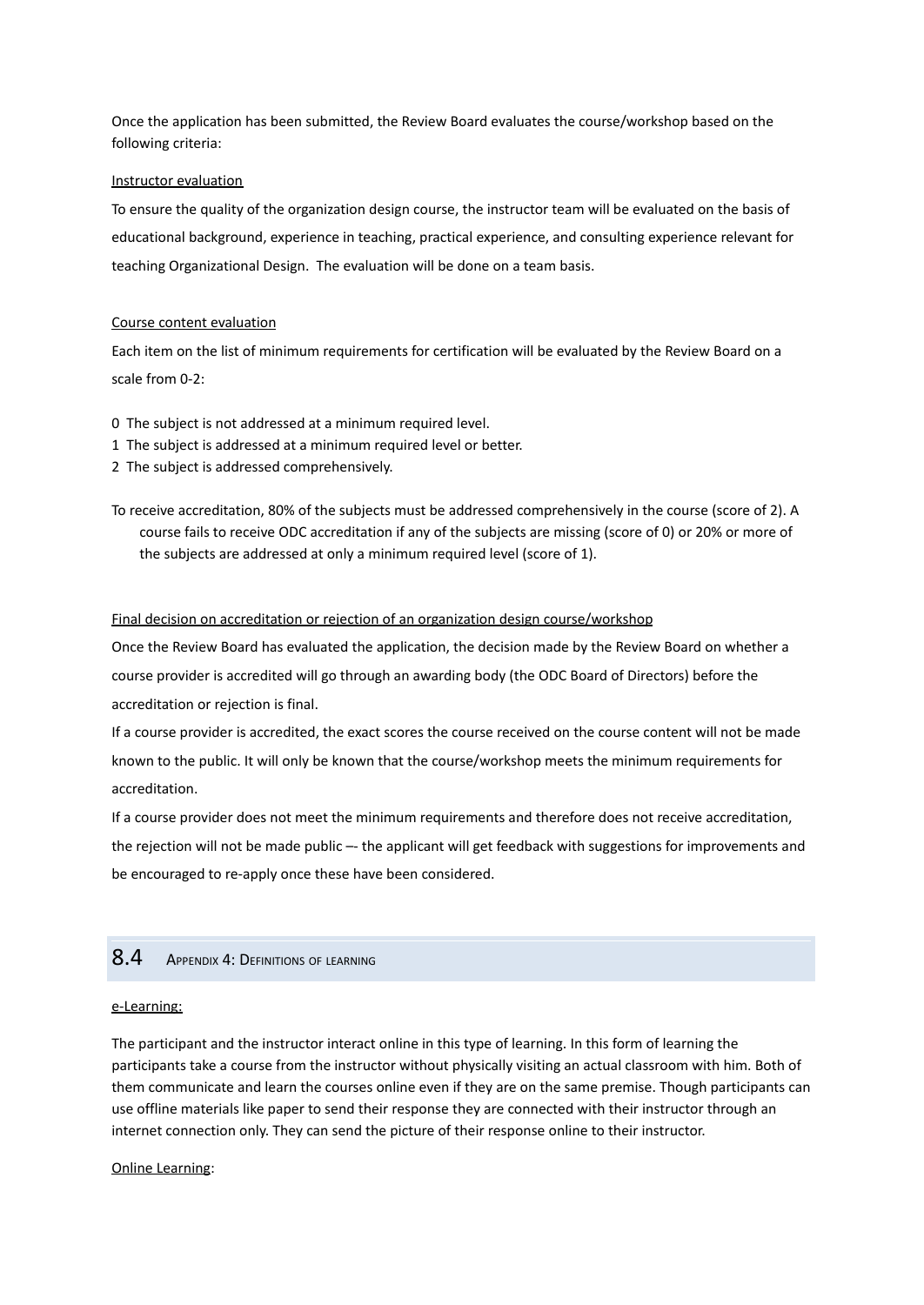The main element of online [learning](https://www.eztalks.com/elearning/what-is-online-learning.html) is to get learning experience by using an internet connection. The participants have to use certain techniques to get this learning experience. In other words, online learning can be described as the combination of blended learning and e-Learning as it generally uses online tools like ezTalks Cloud Meeting etc. for learning the course.

#### Distance [Learning:](https://www.eztalks.com/elearning/distance-learning-by-video-conferencing.html)

Though this learning option was introduced to attract the participants globally today it is also understood as a synonym of online learning. Many universities are offering degrees in distance learning courses to everyone who meets the qualification and entry requirements. So, for instance, it allows a participant from America to attend a European college without traveling to attend it physically.

### Blended Learning:

It is a kind of virtual learning which combines the traditional learning of face-to-face instructions of the instructor with online instructions of a remote instructor through a video conferencing tool like Microsoft Lync or ezTalks Cloud [Meeting](https://www.eztalks.com/shop/index) etc. So this type of learning instruction comes from two sources. For one the participants have to follow a fixed learning schedule by attending the classes at an educational institution and for the second option, they can schedule their timetable to get instructions from the remote instructor through a virtual conferencing platform.

### Digital Learning:

This type of modern learning option includes a combination of online learning, e-Learning and blended learning along with offline digital learning as it also uses digital cameras and local video [conferencing](https://www.eztalks.com/video-conference/best-video-conferencing-software.html) software.

### Virtual Learning:

This type of learning allows the participants to interact, connect, learn and share their learning materials with the other participants and instructors out of their classroom by using a video conferencing software like ezTalks cloud Meeting or Skype etc. It can be attended by all the participants at the same time as well as the session can be accessed at different times through its recording.

#### Difference Between e-Learning and Online Learning

e-Learning allows the participants to interact with their instructor only through the internet. They cannot learn or communicate with their instructor even if they are in the same premises. Online, on the other hand, allows the participants to use a virtual conferencing software like ezTalks, Cloud Meeting etc. to interact with their instructor face-to-face along with learning online through the internet.

#### Difference Between e-Learning and Distance Learning

e-Learning and distance learning are almost the similar types of learning facilities as both of them allow the participants not to attend the classroom physically. They can use the internet for learning their course without moving out of their place.

## Difference Between e-Learning and Blended Learning

Blended learning is a combination of traditional classroom learning and virtual learning by using a [video](https://www.eztalks.com/video-conference/free-video-conferencing-tools.html) [conferencing](https://www.eztalks.com/video-conference/free-video-conferencing-tools.html) tool whereas e-Learning involves only internet connection for learning any course. In order to choose the best learning method, you will have to compare.

Source: <https://www.eztalks.com/elearning/difference-between-elearning-and-online-learning.html>